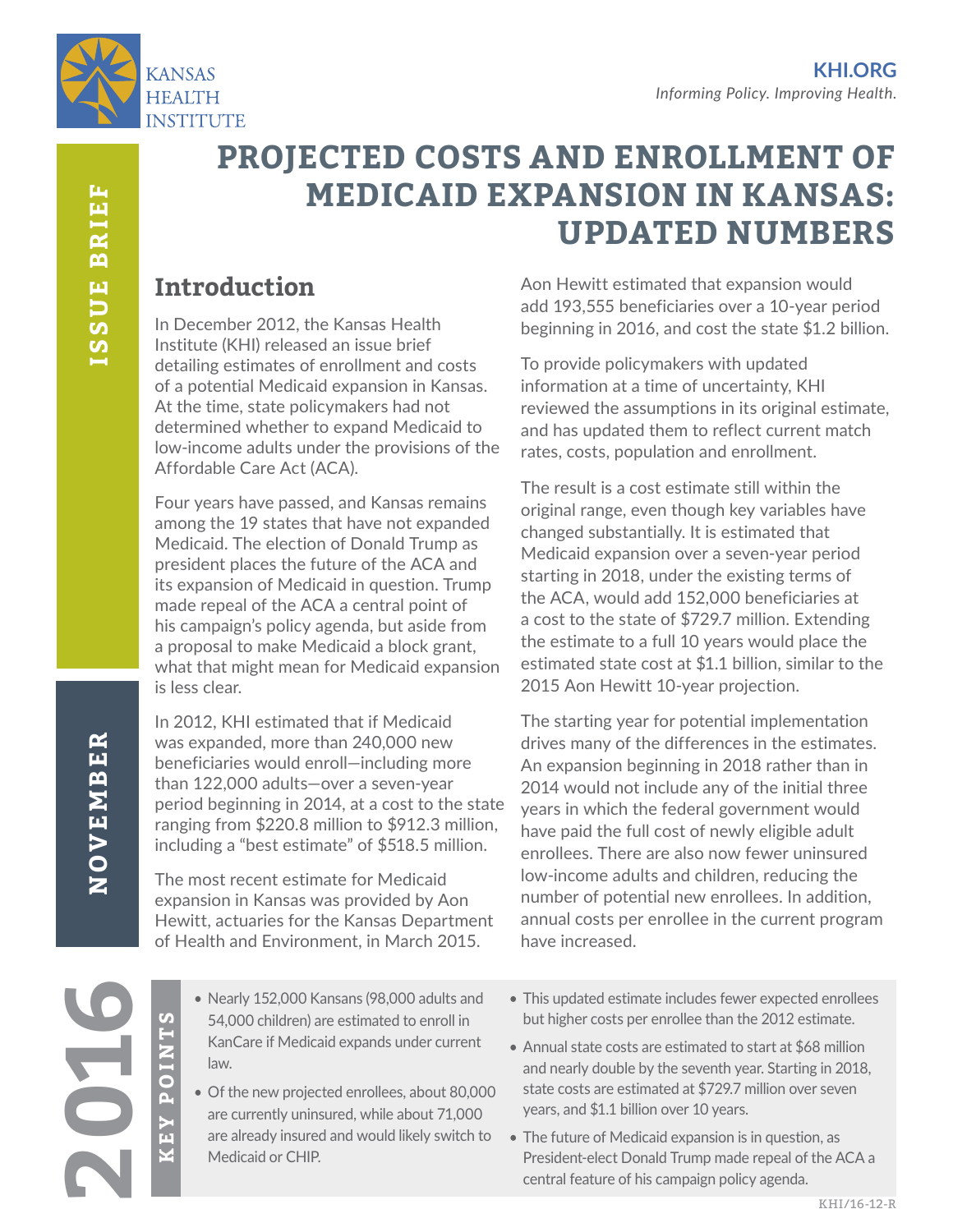*Source: KHI analysis of 2015 American Community Survey data. Figure 1.* **Potential Enrollment of Kansas Adults if Medicaid is Expanded** Eligible for Medicaid if expanded **302,821** Uninsured **87,818** Parents with income less than 38% FPL Estimate<br> **140%**<br> **140%**<br> **140%**<br> **140%**<br> **140%**<br> **140%**<br> **140%**<br> **140%**<br> **140%**<br> **140%**<br> **140%** Woodwork adults: Currently eligible, newly enroll in Medicaid **3,966** Newly eligible, enroll in Medicaid **57,649** enrollees, previously uninsured **61,615** Total new adults in Medicaid **98,286** Crowd-out: Newly eligible, shift to Medicaid **36,671** All other uninsured adults <138% FPL **77,904** Medicaid or CHIP insured **68,321 Other** insured **146,682** Insured **215,003**  $\rightarrow$ 74% $\rightarrow$  $25\%$   $\rightarrow$ **Estimated Takeup Rate** Potentially eligible if Medicaid were expanded **Currently uninsured** Currently insured

## **What Assumptions Changed**

## *Federal Match Rate*

Despite Democratic proposals to extend three years of 100-percent federal payment for newly eligible enrollees in states that have not yet expanded Medicaid on one hand, and the Trump pledge to repeal the ACA on the other, the law still reads that the federal government will pay a decreasing share of Medicaid expansion costs. Beginning in 2017, the federal share will decline each year until 2020, from 95 percent to 90 percent. This estimate assumes it will remain at 90 percent thereafter.

Federal match rates for those already eligible for Medicaid are modified each year to reflect changes in the states' relative economic positions. This estimate uses the fiscal year (FY) 2018 Federal Medical Assistance Program standard match of 54.74 percent over the full seven years of the projection for that group, even though that percentage may increase or decrease from year to year.

KHI's update also assumes the Children's Health Insurance Program (CHIP) FY 2018 enhanced 91.32 percent match rate will revert to the lower pre-ACA level (this estimate assumes 68.32 percent) when the enhanced rate expires on September 30, 2019. If Congress were to extend the higher ACA CHIP match rate permanently, the seven-year cost of expansion to the state would be \$100 million less than this estimate projects. Furthermore, the latest CHIP authorization legislation expires on September 30, 2017. However, this estimate assumes the program will not be allowed to sunset.

## *Population and Coverage*

The original KHI estimate and this update use data from the U.S. Census Bureau to assess the numbers and insurance status of the population that would be eligible for Medicaid if expanded. The update uses detailed data from the 2015 American Community Survey (ACS), which reflects the second full year of implementation of the major insurance provisions of the ACA. The new ACS data show 39,000 fewer uninsured adults under 138 percent of the federal poverty level (FPL) than in the prior estimate, and 16,000 fewer uninsured children eligible for Medicaid or CHIP.

## *Newly Eligible Take-Up Rate*

KHI's 2012 analysis included an assumption that 65 percent of newly eligible, uninsured adults would enroll in KanCare, the state's Medicaid managed care program. The updated estimate revises that "take-up rate" to 74 percent, consistent with assumptions in national studies.

#### *Woodwork/Crowd-Out*

The largest change from the 2012 KHI estimate to this update is related to the "woodwork" and "crowd-out"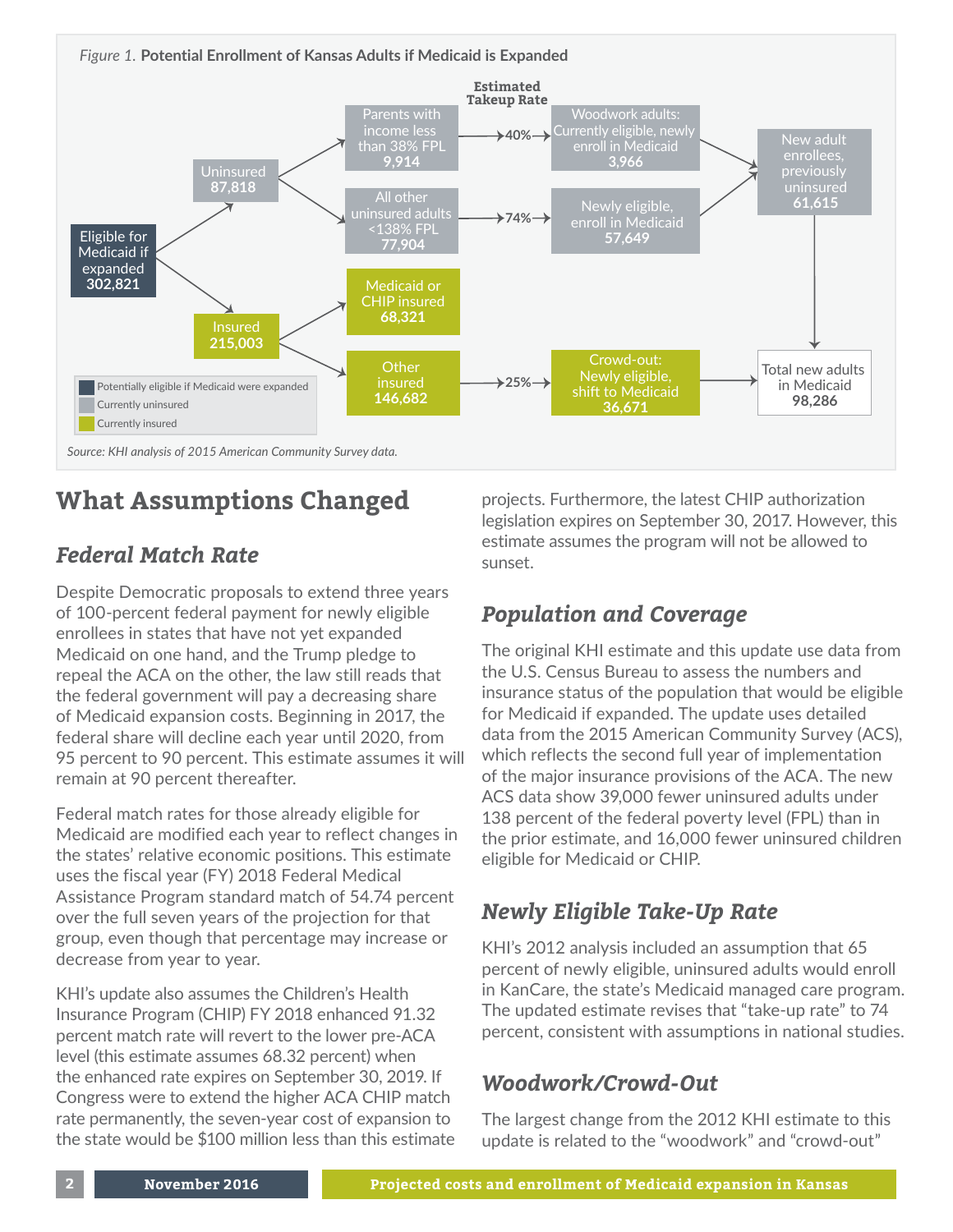effects. The 2012 methodology included distinct take-up rate assumptions for currently eligible adults and children who at that time had not yet enrolled in Medicaid or CHIP. The assumption was that 40 percent of already-eligible uninsured adults and 65 percent of already-eligible uninsured children would enroll regardless of whether the state expanded Medicaid. This was largely because of the increased enrollment activities surrounding the ACA, and is referred to as the "woodwork effect."

While the same take-up rates for already-eligible but unenrolled members are assumed in this update, because of a decreased number of uninsured, the result is a smaller woodwork effect for both children and adults.

Estimates of the number of people enrolling because of "crowd-out," which occurs when an alreadyinsured, low-income Kansan switches to Medicaid, are lower than the 2012 estimate as well. In 2012, a blended crowd-out assumption was applied to all insured Kansans who would be eligible for Medicaid. In this estimate, the same 25 percent take-up rate is applied only to insured low-income Kansans who have coverage other than Medicaid or CHIP.

#### *Enrollee Costs*

The 2012 annual cost estimates per enrollee ranged from \$2,351 to \$4,278 for low-income adults, and \$1,341 for children. Actual capitation costs for non-disabled adults age 19-64 in KanCare were \$5,569 in state FY 2016. This rate approaches the 2015 national average annual per member cost of \$6,366 for newly eligible adults in expansion-state managed care programs. The per member cost for non-disabled children in KanCare was \$2,261 in FY 2016. The updated estimate uses the FY 2016 KanCare costs and applies a 2.5 percent annual inflation factor after 2018.

## **Factors Not in Estimate**

## *Offsetting Savings*

Neither the 2012 estimate nor this update assessed offsetting savings that may be achieved if Medicaid were expanded—for example, savings related to the potential elimination of optional eligibility categories or savings from state-funded programs.



*Source: KHI analysis of 2015 American Community Survey data.*